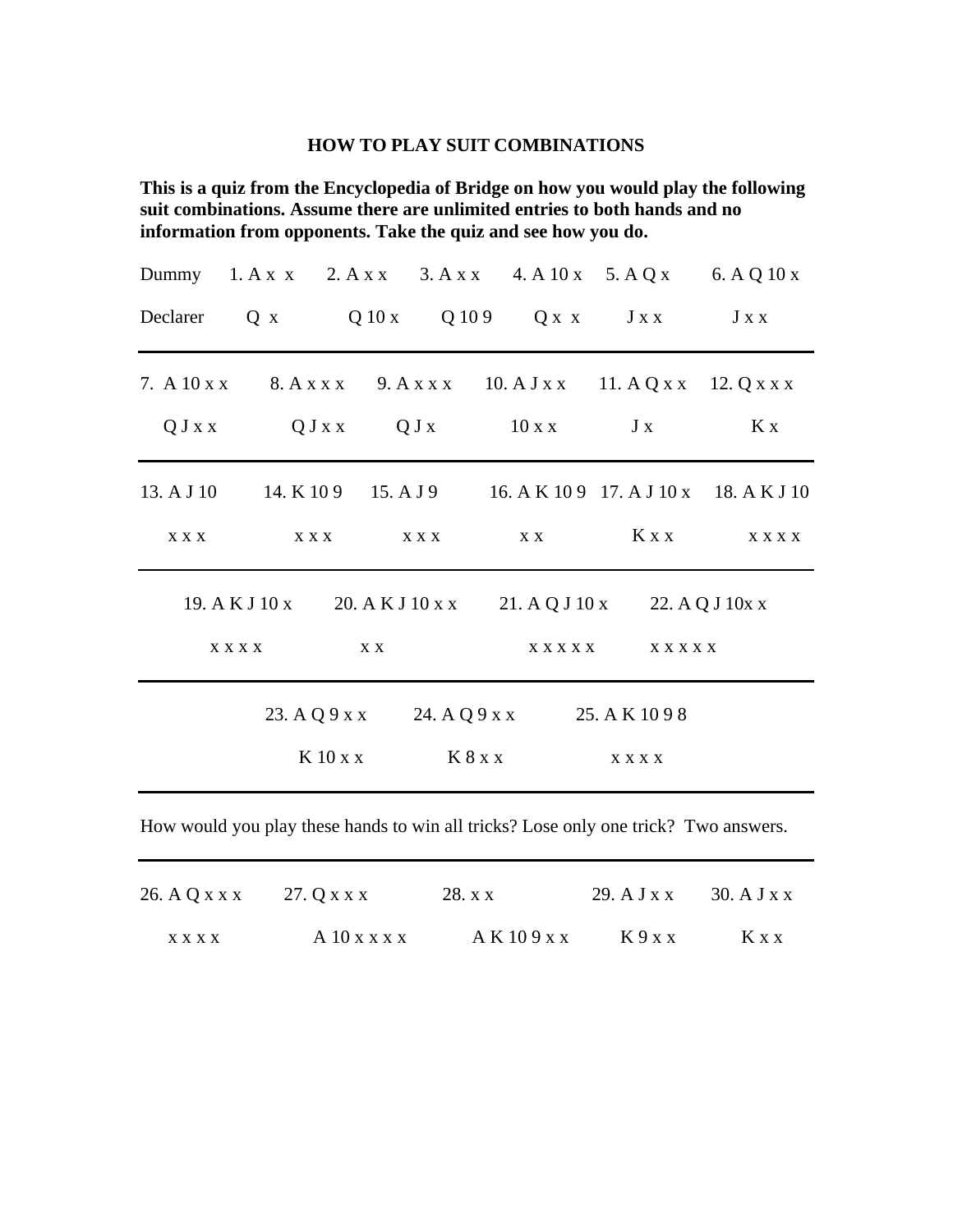- 1. Lead a low card from dummy toward the Q.
- 2. Cash the A and lead toward the Q 10. If no honour appears, guess whether to playQ or 10.
- 3. Lead the 9 and finesse if W plays a low card. If E wins the J, return to hand and lead 10 and finesse through W for the K; a "double finesse."
- 4. Lead low from dummy toward the Q. If W wins the K, lead from your hand and finesse the 10. You will win 2 tricks unless W has the K and E has the J.
- 5. Lead low to the Q. If the finesse succeeds, cash the A and hope W has a doubleton K.
- 6. Lead low to the 10. If the finesse wins, lead low to the Q. This line is better than leading the J. It gains a trick if W has a singleton or doubleton K.
- 7. Can't read it. Take pot luck.
- 8. Lead low toward the Q J. Leading the Q or J is wrong; limiting you to 2 tricks unless the suit divides 3-2.
- 9. Lead low toward the Q J. If the Q wins, return to dummy and lead toward the J. You win 3 tricks if the suit divides 3-3, or if E has the K. Leading the Q or J is poor play; the only chance for 3 tricks is if the suit divides three-three.
- 10. Lead low toward the J. If E wins the trick, cash the A when you regain the lead. Three tricks are won only if W holds K Q x.; you will win two tricks against any other 3-3 distribution, or if W has a singleton or doubleton K or Q.
- 11. Lead low from dummy to the J. If this wins, lead low and duck in dummy (or playthe A and then lead low). You will win 3 tricks only when E has the K and at most 3 cards in the suit
- 12. Lead low from dummy to the K. If this wins, lead low and duck in dummy. When you regain the lead, play low from dummy again. You will win a  $2<sup>nd</sup>$  trick with the Q if E has 3 or fewer cards including the A.
- 13. Lead low and finesse the 10-J unless W plays an honour. If E wins the 1st trick, finesse again when you gain the lead. You will win 2 tricks unless E holds boththe K and Q.
- 14. Lead low from your hand and finesse the 9-10. If E wins the Q or J, finesse again. You will win one trick if W has the Q, J, or both., or if he has just the A and plays it the  $1<sup>st</sup>$  or  $2<sup>nd</sup>$  time.